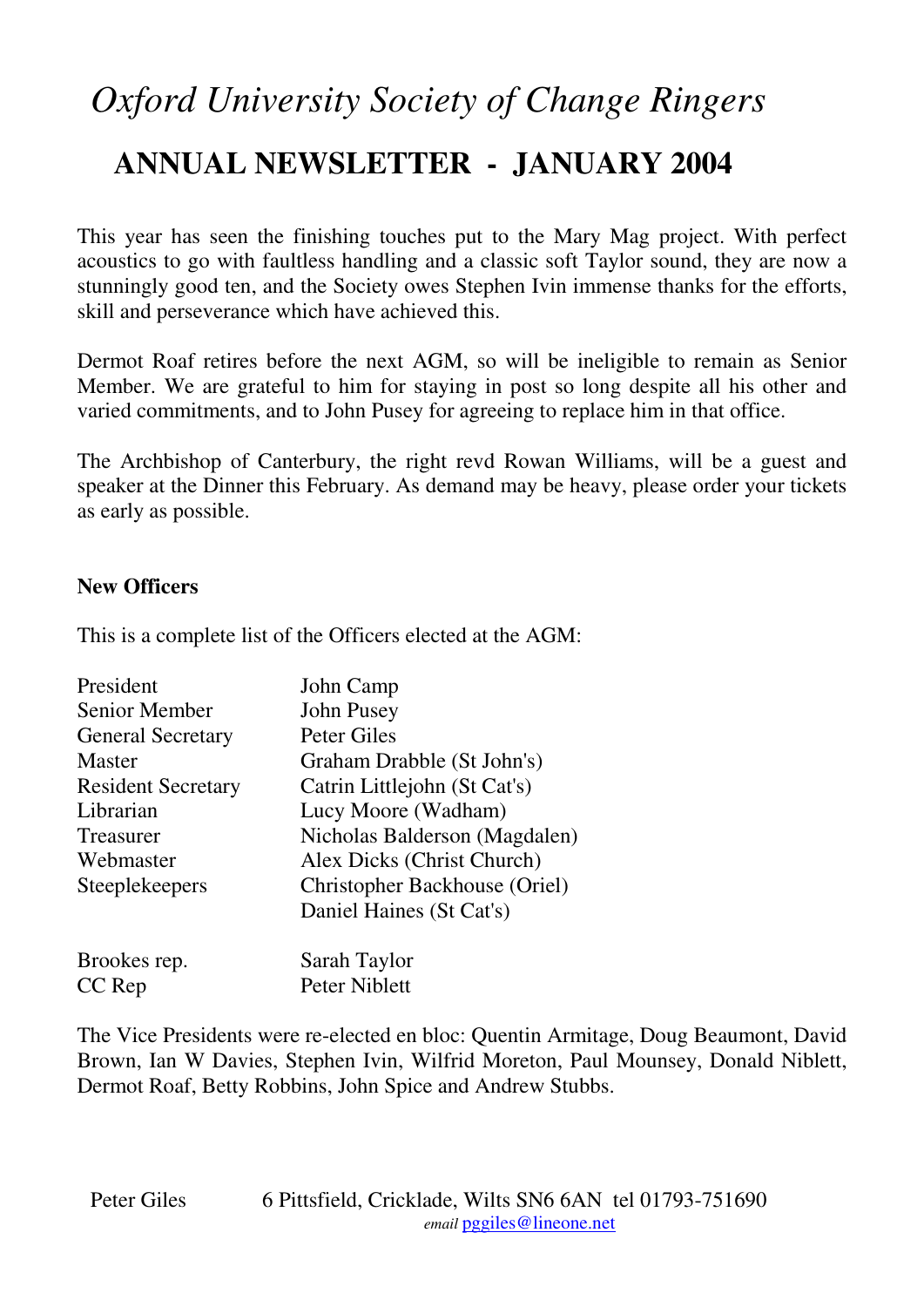#### **Bell Restoration Fund**

BRF Trustees: Senior Member and Treasurer ex officio Andrew Stubbs Christopher Poole

Mark Shepherd and Alex Byrne have been re-elected as Independent Examiners.

# **Life Members**

The following have become Life Members:

| Hannah Sutcliffe       | 1999-2003               |
|------------------------|-------------------------|
| <b>Martin Cansdale</b> | Christ Church 1999-2003 |
| Henry Coggill          | St Hugh's 2000-03       |
| Laura Duncan           | Wadham 2000-03          |

#### **2004 Annual Dinner**

This year's Dinner will again be at Harris Manchester College, on Saturday 7th February at 7.00 p.m. for 7.30 p.m. Tickets will be £42.00 (the same as last year). As already mentioned, this year's principle guest will be the Archbishop of Canterbury. The menu is:

Smoked Salmon Blinis Beef braised in red wine (or Swiss cheese and xxx pancake) Apple Strudel in Chantilly Cream

Please send an SAE and a cheque payable to OUSCR Dinner Committee to: Graham Drabble, St John's College, Oxford OX1 3JP, stating any seating plan preferences and dietary requirements. Please apply early, as the hall has a strict limit of 120 and we may have to restrict non-members.

Drinking the night before and Sunday coffee arrangements are still incomplete.

# **Newsletter Account**

The cost of printing and posting this Newsletter will be about £150. The Newsletter account will stand at about £600 after this letter has been sent. If you wish to contribute, please make your cheque payable to `Mr P Giles`.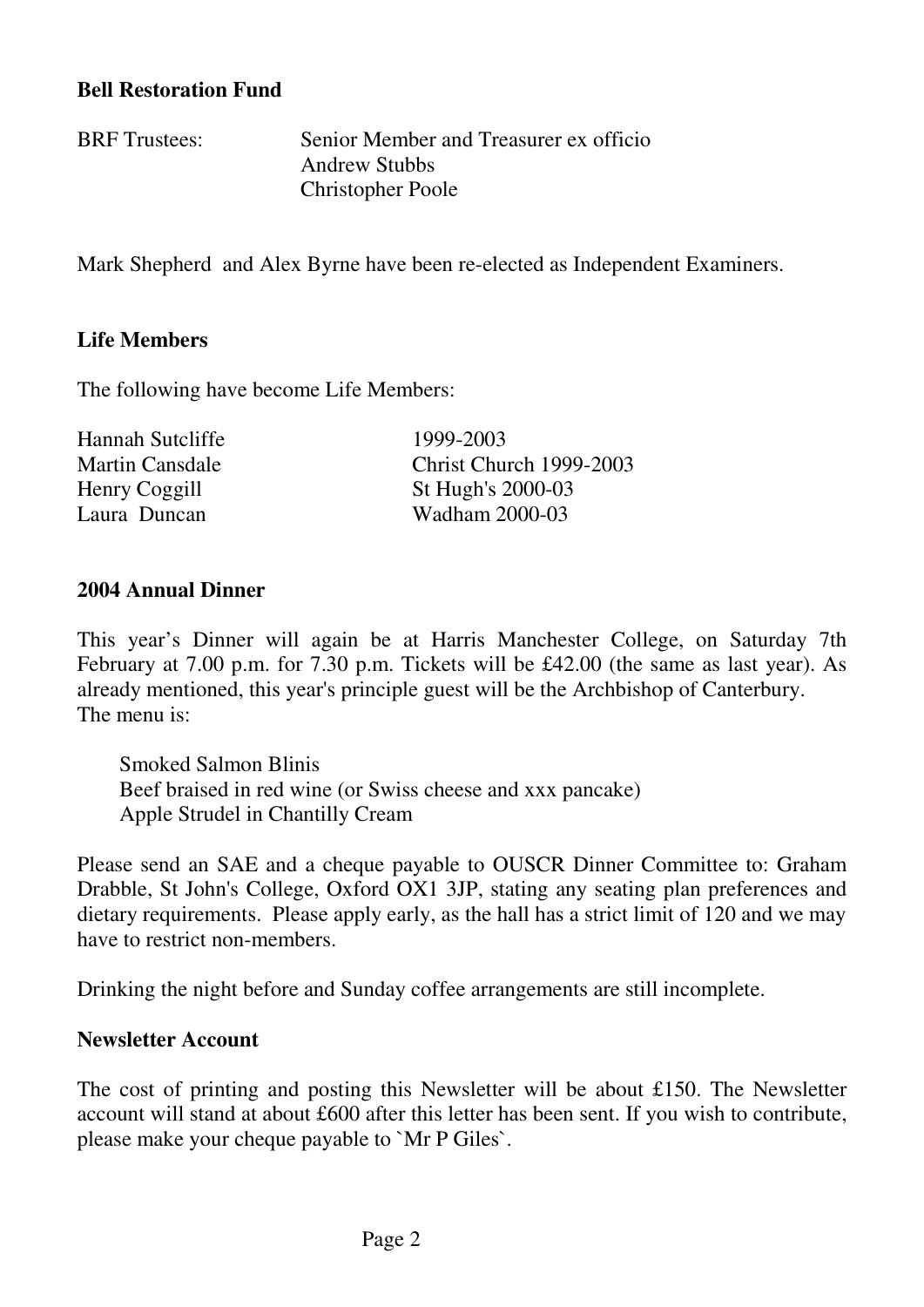#### **Meeting Dates in 2004**

The Society's business meetings are held on Mondays, and take place in the Quarrell Room in Exeter. (As Dermot Roaf has retired as Senior Member, this cannot currently be assured. Please check before attending.)

TGM dates - the first Monday in term. Jan 19th, April  $26<sup>rd</sup>$  and Oct  $11<sup>th</sup>$ . AGM date - Monday, Nov 29th.

# **The Annual Tour**

The 2003 tour was based in Leeds and organised by Lawrence Haines. A large number of members both resident and non-resident attended.

The 2004 Tour will be based in the Brighton area, and arranged by Jeremy Pratt. He may be contacted at Culmer Hill, Wormley, Godalming GU8 5SW tel 01428-684062 email jrpratt(at)lineone.net. The first organised day will be Easter Sunday, April 11th.

#### **Society Ties**

Amazingly, stocks are down to the last seven, and they are still only £3.00 each., available form the General Secretary. At this rate, they may all be gone before I finally run out of comments on them.

#### **Address List**

The Address List is available on request electronically, on paper or via diskette. The following 26 members are currently lost: Catherine Bannister, Sarah Bates, Mike Capocci, Simon Chadwick, Rosemary Clark, Frances E Collins, Paul Crane, Robert Galloway, Andre Gren, David Hamlin, Sally Hawksworth, Luke Heaton, Lance Hewson, Robin Hodgson, Anne Lambert, John S Leonard, Andrew J Loveland, Jeremy McCabe, Melanie Milan, JD Mozley, David Newman, Colin Parker, Nigel Sheppard, Richard Tapper, C Turnbull, and AJ Vincent.

#### **The Society's History**

Sales have now reached 240, an increase of two since last year. The price is the same as seven years ago, so the real value gets better and better, and we need to sell about 30 more to break even. Please send your cheque for £30.00 per copy (incl. postage and package), made out to 'OUSCR History', to the general secretary.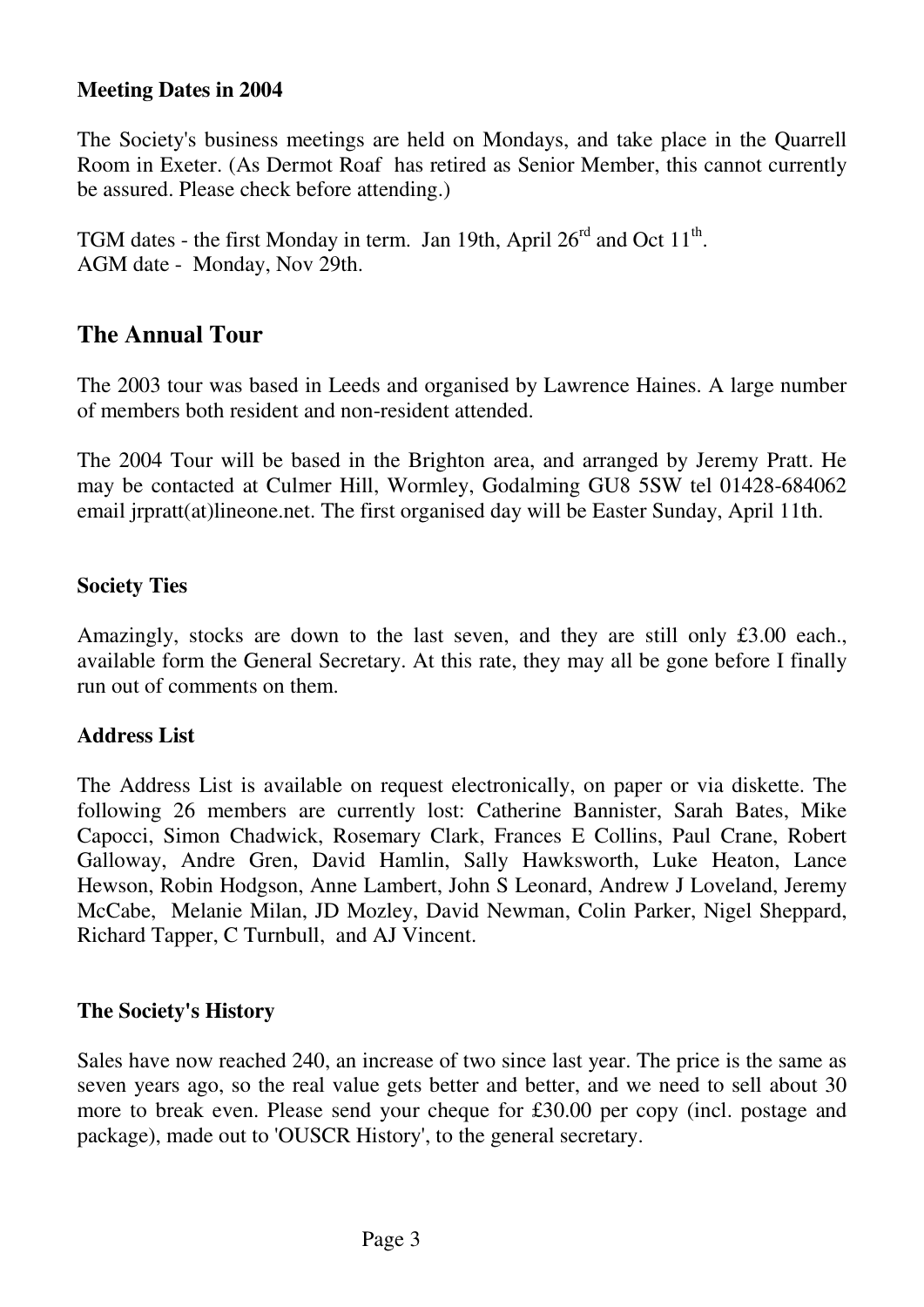#### **Old Newsletters**

The Society is trying to improve its library, and would welcome copies of Newsletters before 1980. Please contact the general secretary if you have any to give or copy.

#### **Members' News**

**Robert Perry** is now ringing master at Truro cathedral, and has been Secretary of the Truro DG for twenty years now.

**Revd George Paton** writes 'by the time the next newsletter comes out, I shall have celebrated two anniversaries on one day. June  $14<sup>th</sup>$  2003 will be 80 years from the day of my birth, and 50 years form my ordination as a priest. On the one hand, I cannot remember when I was last able to handle a bell; on the other, I am still taking services when so requested'. We all hope he had a good day.

**Bob Mordaunt** says 'the last notice about Mrs Edge brought back memories of a gathering one Christmas vacation day for ringing around Staffordshire. (28 December 1964) That must have been the one and only time I met an Edge. I believe Hilary Pardoe helped to organise it perhaps with Richard Wharton. We had no conductor for a planned peal but Ewart Edge was contacted and persuaded to conduct but whether or not we actually even started a peal is beyond my memory. We certainly didn't finish one.'

**William GW Warren**, the Society's oldest known member (Oriel 1928-32), died in November. He taught David Sheppard to ring in Dorset. An obituary will be published next year. He rang two peals for the OUS, both with interesting footnotes: Stedman Triples at Drayton on May 31st, 1931 (called by Harry Miles) was the first OUS peal for 27 years, and Plain Bob Minor at St Ebbe's on June 11th 1931 was the first peal rung by junior members of the University.

**Ewart Edge** recalls being in the Squadron with Basil Almond in the 1940s, and that Rodney Meadows was his best man in 1957. He was one of Rodney's OUS bridge players.

# **AEF Trotman**

We have just heard a suggestion that AEF Trotman, who perhaps came up in 1930, and was Master of the OUS in 1932-33, is still alive and living in Wiltshire. We welcome any information, as he would be the oldest member of the OUS and also of the College Youths.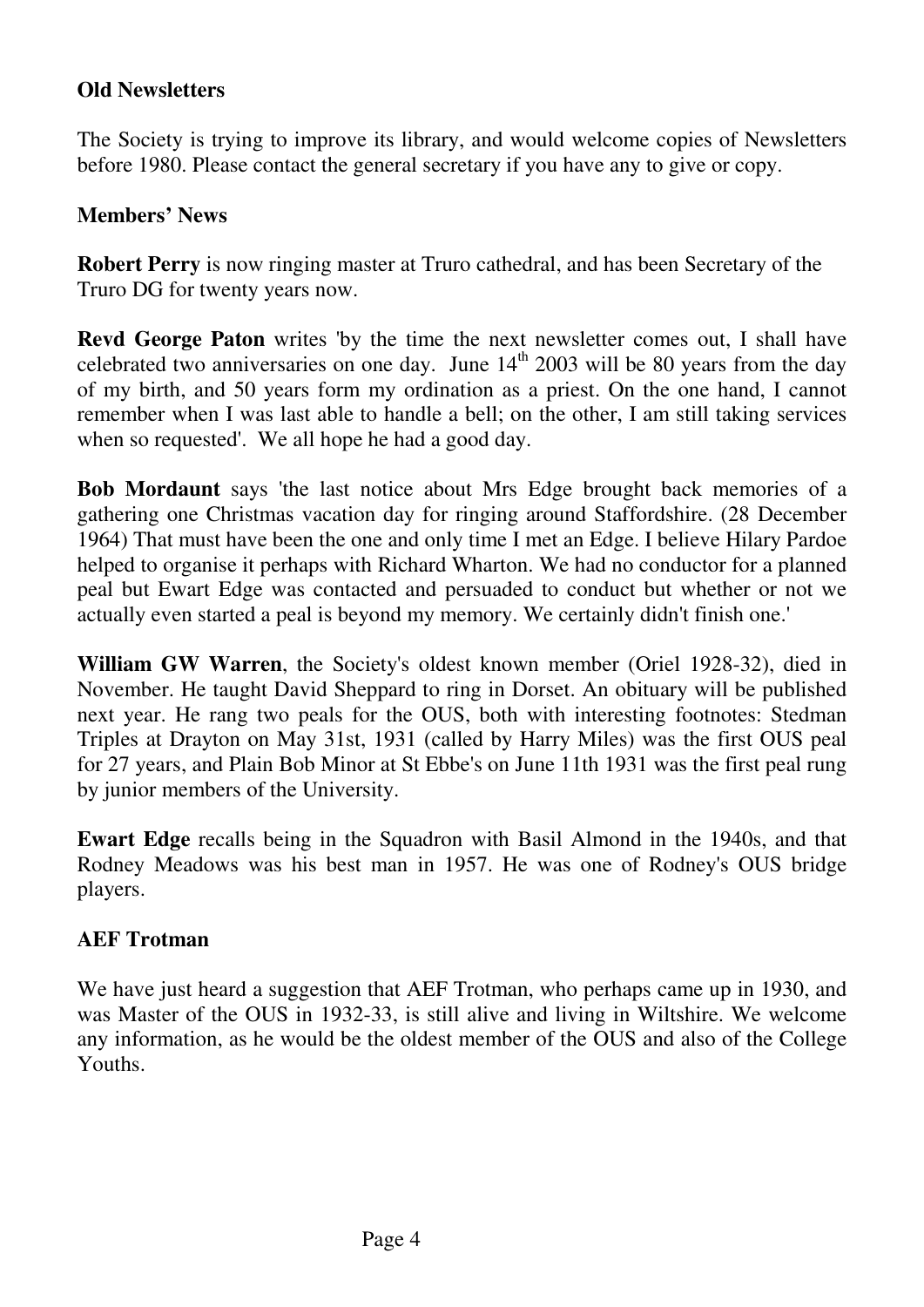# **Julia Edge** died at the end of 2002. *John Spice writes:*

Julia Edge died on 19 December 2002, after suffering from cancer for more than a year.

Julia - then Julia Preston - joined the OUS in October 1944. She came along together with Frances Martin ('Fritz') and Rosemary Hood. All three were second-year undergraduates at St Anne's, and lived at Springfield St Mary, an undergraduate hostel in the Woodstock Road run by the Anglican Wantage Sisters. It was thus natural to refer to them as 'the Springfield Trio'. They all made rapid progress, and rang their first handbell peals (Bob Major) the following February. They rang various other handbell peals that academic year; in particular, all three were in the same peal of Bob Royal. In November 1945 they were all three in a peal of Grandsire Triples at St Ebbe's, this being the first all-ladies peal for the OUS. And in March 1946, Julia was in the first allladies handbell peal - Bob Royal. As far as I know, Rosemary Hood did no ringing after leaving Oxford, but Julia once told me that Frances Martin married a farmer in Cornwall, and regularly rang call-changes with the local band.

Julia went down from Oxford in 1946 and for the next six or seven years worked in Liverpool, her home being in nearby Prescot, and then - briefly - in a finishing school in Gstaad. During this period she was in a number of peals with local bands. In total she rang 55 peals on tower bells and 23 in hand. These were mostly for the OUS, the Universities Association, the Lancashire Association and the Chester Diocesan Guild.

Her last peal as Julia Preston was at Macclesfield in September 1954, and was the first of Cambridge Royal for the OUS. Also in the band was Ewart Edge. This was not the first time he and Julia had met, but neither seems to have taken much notice of the other on this occasion. They next met in 1956, on the Universities Association ringing week at Leiston, Suffolk. Events then moved very rapidly, and in 1957 they were married. In June of that year they both rang in a peal at Eccleshall, Staffs, but that was the one and only peal to be rung by Julia Edge!

For the next few years they were busy raising a family, but when their three children were old enough Julia was again able to ring regularly. As well as being regular service ringers at Wolstanton, she and Ewart set out to ring in as many towers as possible. To this end they usually attended the annual Universities Association ringing week, and also arranged one or two further ringing weeks or weekends each year. In this way Julia reached a grand total of 4850 towers of five bells and upwards!

As well as ringing, Julia took a full part in the life of her local community: in particular she participated in a local experiment aimed at introducing French to primary schools, and for some years taught French part-time. She was a lady with a warm and friendly disposition, and will be greatly missed by all who knew her.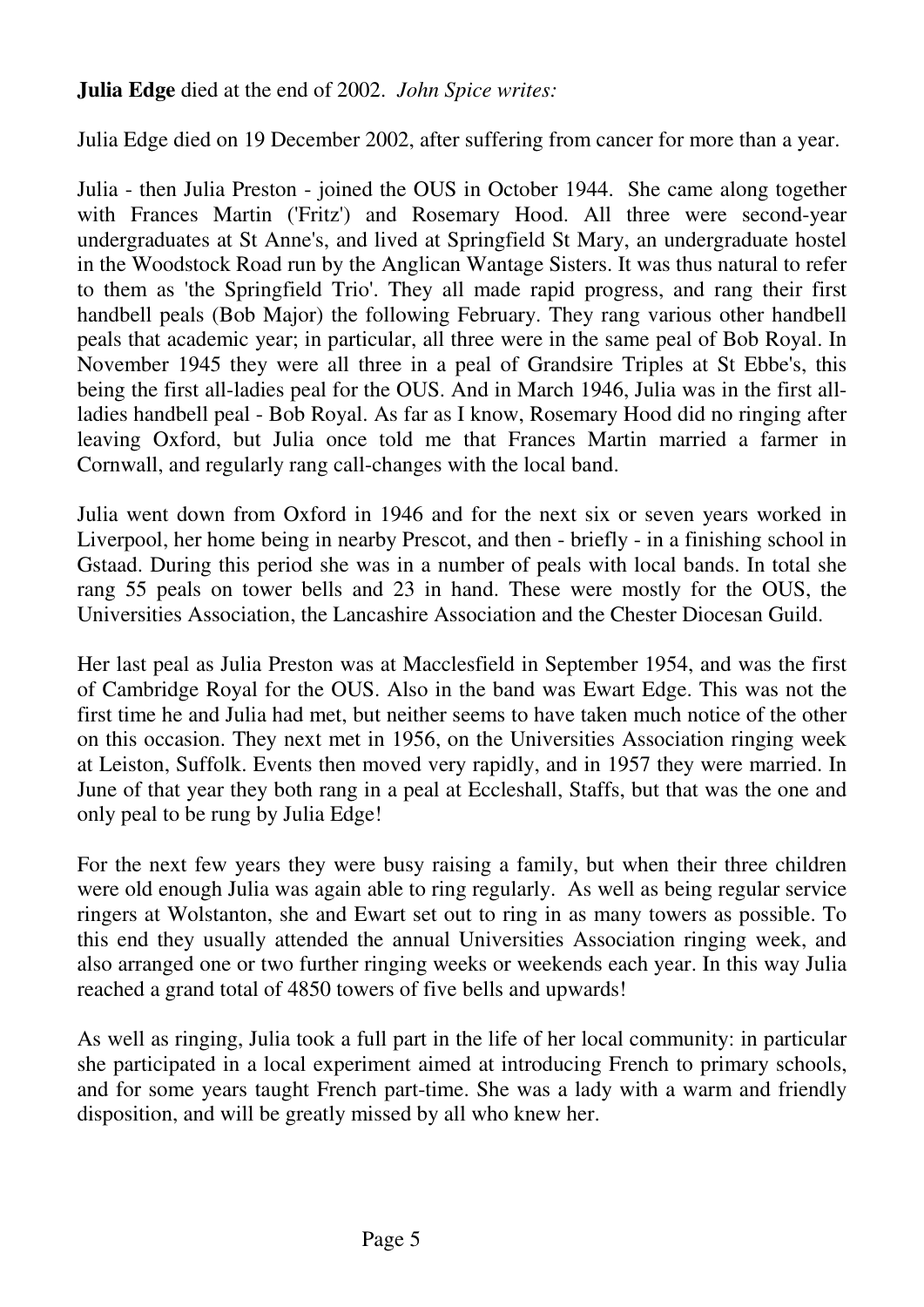# **John Lonsbrough** *writes:*

I started 2003 in fine form, having recovered well from the broken foot, but noticed some difficulty in seeing vehicles when crossing the road and was diagnosed with cataracts on both eyes. The worst one, on the left eye, was removed on 13 May and the improvement in clarity and colour brilliance is amazing - I can now recognise people across the street and avoid complaints of having ignored them! The down side is that I now have the left with good clarity but poor focus and the right with good focus but poor clarity. They won't work together and either give double vision or switch involuntarily from one to the other, so the only solution is to keep the right closed and use the left with a magnifier for close work and a small telescope for distance. This gives a decent focus at both ends of the range, from reading the newspapers to seeing the bus route numbers in time to signal them to stop , but the range from about 2 feet to 15 feet is blurred ( including ropesight. This will continue until the second removal, for which I am to have the pre-operation assessment on 3rd December and then , hopefully , the operation early in 2004 . It can't come too soon!

The other trouble is that at about the same time I began to notice pain in my arms and shoulders when ringing and this was diagnosed as overuse, with a recommendation to reduce ringing. Therefore I stopped ringing every day and did Sundays and the official ringing only, which resulted in some improvement in the condition. After about 3 months I no longer need painkillers and so I am trying adding the practices at Lincoln College (Wednesdays) and St Aldate (alternate Mondays) as a gradual comeback.

He has also added a biographical note. Of particular interest to the OUS are accounts of ringing at the end of the war and just after:

'I learned to handle a bell at New College in autumn 1944, concurrently with attempts to ring PB Minor double-handed on handbells. My first unsilenced ringing was rounds on the second at SMV for an end-of-term service…

' On the Saturday of  $7<sup>th</sup>$  week the beginners were introduced to the Ringers' Outing, and I made the classic mistake when I cycled to Garsington and found no ringing there. Eventually I arrived at Cassington after the ringing but just in time for the tea party, so it all came right in the end!

'I was sent off at the end of term with a letter of introduction to the local captain (we were very formal in those days), so I rang on the then ten bells at St Peter's Nottingham on Christmas Day 1944. …

'By the summer of 1945 I had been introduced to 8-bell ringing at St Giles and St Ebbe. We were allowed to watch (not to ring) at All Saints and the Cathedral, where I was told that if I persevered I would eventually be able to ring Cambridge Maximus; that came to pass 49 years later at Towcester…

' On VE Day Oxford went mad. Almost the whole population was dancing in the streets, buses were hijacked, and the Canadian soldiers (who had taken over, and wrecked, the Clarendon Hotel, now Littlewoods) made bonfires of just about everything they could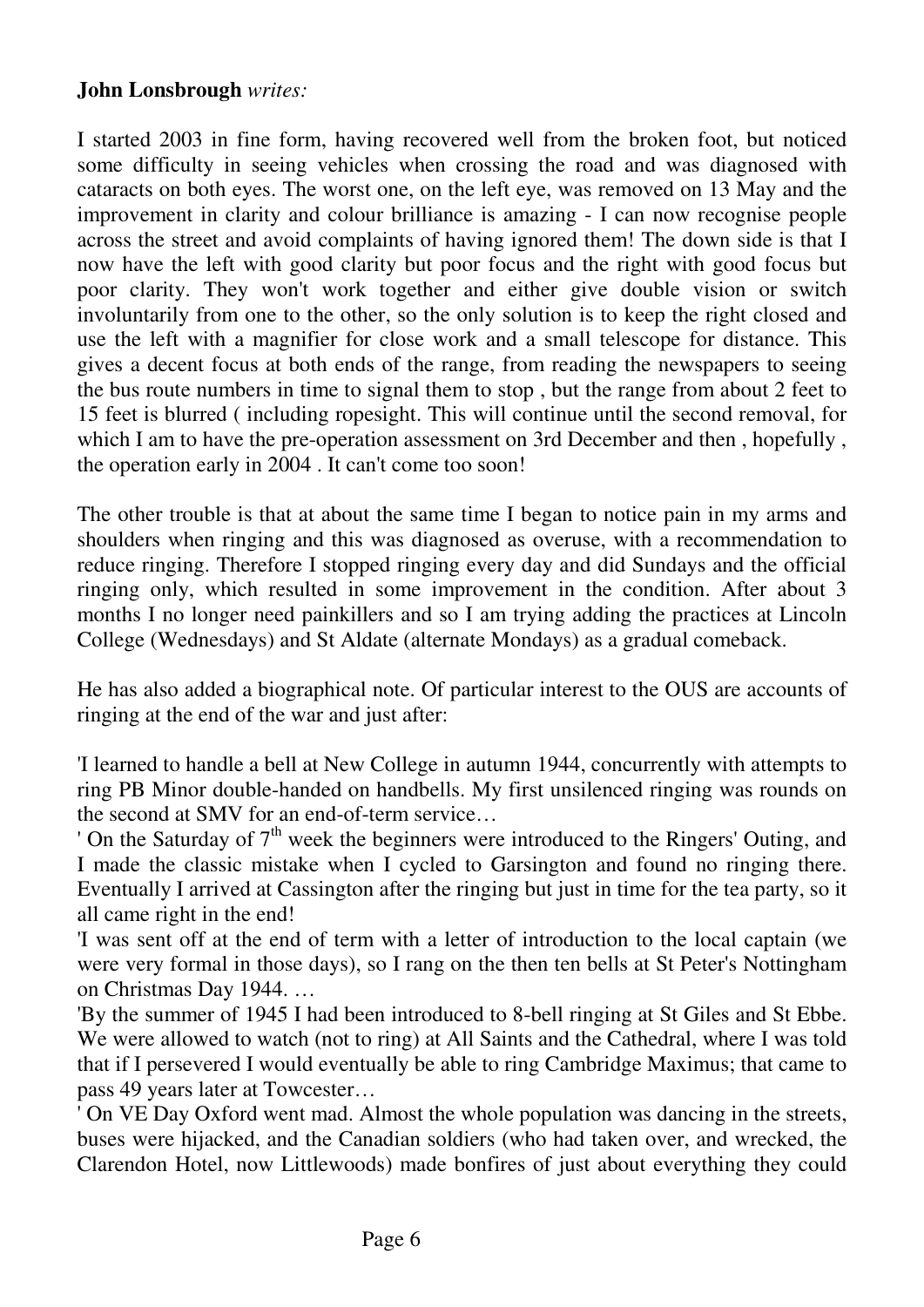lay their hands on. This included the rubber paving blocks of Cornmarket, and the smell was vile! We rang all the bells for most of the day…'

Since the war, he has been at Newbury, Honition, Ayshire, Brighton, Brackley, Newhaven, Wellingborough, Milton Keynes, Bicester, and now Oxford again.

# **Rodney Meadows & Belfymanship**

John Ketteringham has put Rodney's obituary and his Befrymanship articles online at http://homepage.ntlworld.com/john.ketteringham/rodney.htm. They are also available on paper in a manila cover from John for £5.00: the gen.sec. can find the address if needed. We will all enjoy this reminder, written in Feb 1951: for sheer practical advice, it has never been beaten.

Belfrymanship is defined as the Art of being "Top Man" in the belfry. There are "rabbits" in every tower; you need never be one of them. In fact, as a belfryman, you should seldom fail to inspire awe and respect whenever you cross the threshold. In introducing this subject I gladly acknowledge the pioneer work of S. Potter in the allied spheres of Lifemanship and Gamesmanship, and wish to explain that to compress so vast a subject as Belfrymanship into this small compass forces me at the moment to confine this article to what are little more than random jottings.

First, let us consider the belfryman's entry into a strange tower. The welcome is nearly always courteous: "What would you like to ring?" Stop this nonsense with, "Oh, I'll fill in for anything" or, if definitely aggressive at the start, "Anything suits me. I am quite happy with rounds provided they are well struck". (You know full well that for some reason they seldom are). This draws attention to your superiority at once and puts you as it were "one up". But a warning is necessary at this point that this opening can sometimes come unstuck. The locals are not always so docile. The following exchange illustrates one possibility:-

"What would you like to ring?"

"Don't let me upset the routine. I'll just fill in"

"Well, if you don't mind my saying so, you are the least good, of those here tonight, so we had better fit in with you, hadn't we?"

Though even this drastic cutting of the knot was not the end of the matter. The visitor promptly asked for Cambridge Major, and the locals found that they did not have a band. But fortune is not always so genial when it comes to regaining the initiative.

When selecting your bell, choose a large rather than a small one. There is a theory that little bells must "ring round" big ones. This means in practice that the little ones are, in the absence of any obvious cause, blamed for indifferent striking.

Always be on the lookout for the faults of others. You can, of course, become a Hisser. The disease is catching. One big Hisser in a band breeds several little hissers. It is a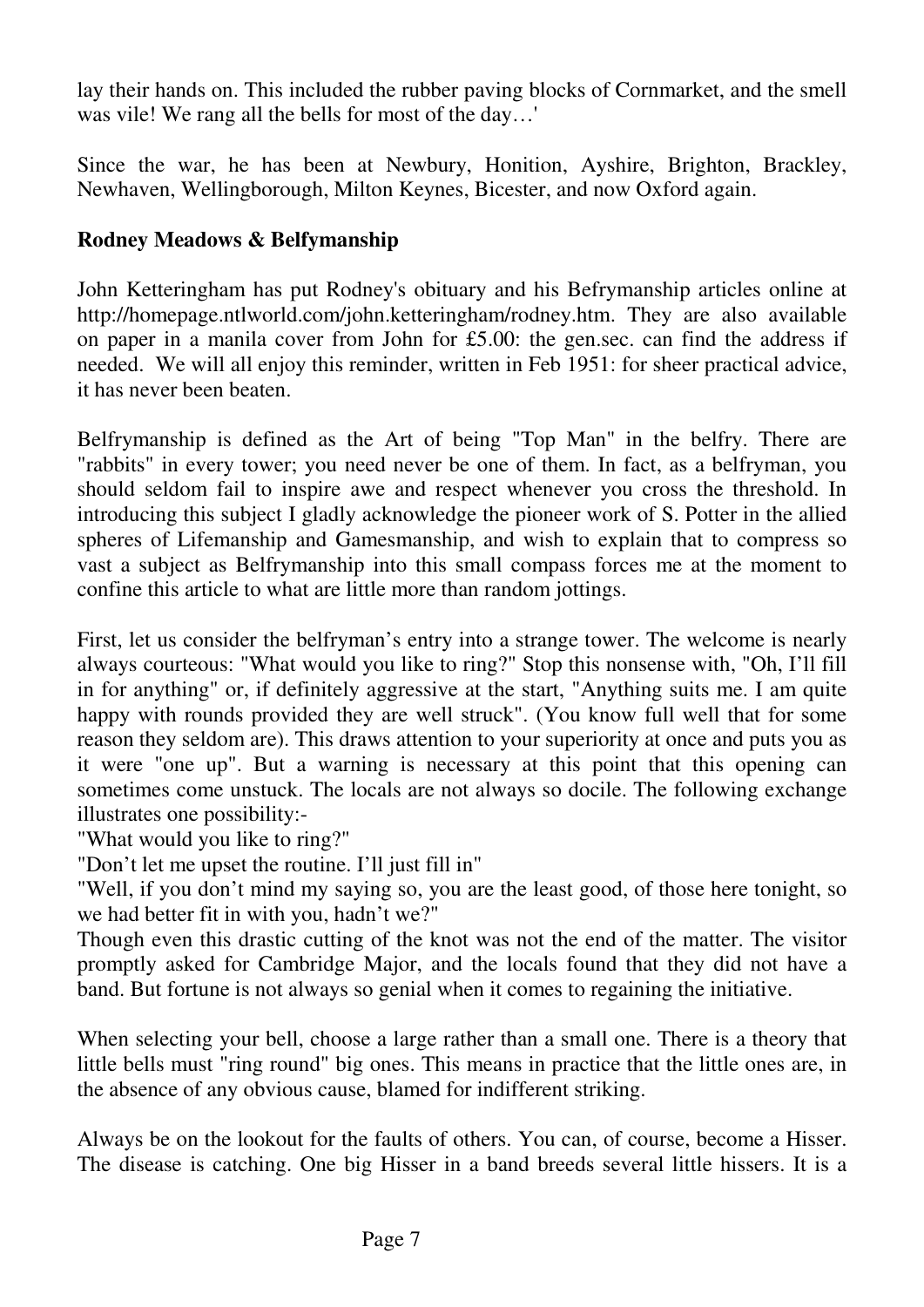form of self-defence, the non-hissers being, as it were by definition, hissed at. When everybody hisses the ringing will no doubt reach an acme of perfection. But then there will presumably be no need to hiss. The belfryman requires a better weapon. More subtle is the gesture of stretching out the arm and hand horizontally and making slight but majestic waves upwards or downwards. This indicates to the person at whom you gesticulate that there are slight but distinct imperfections in his striking, audible and painful to you (but not to him), which he will please adjust at once. The downward motion is the more effective, suggesting, as it does, the patting of a tolerated but misguided dog. The victim has no redress. He is probably having trouble with his bell anyway, and to retaliate by imitating the gesture will be fatal or, at best futile. He can only try next time to lure his tormentor onto a difficult bell and pray that the rope will slip wheel.

Good striking is a matter of cohesion and mutual confidence within the bend. Personalities do not dominate good striking, but only in the mess-ups. So, when the ringing becomes at all shaky, hasten the process by rasping, in the most vinegary tone you can muster, "watch your striking". This commits you to nothing and can be devastating. I am thinking of trying it out on the dance floor, when things are not going well: "Watch your dancing, dear".

For defensive purposes an impassive countenance should be cultivated. One distinguished ringer always used to betray his mistakes by turning red in the face This was eventually pointed out to him and, like a good belfrymen, he cured it, though I believe an operation was necessary. Now he never seems to go wrong. But one defends best by attacking. Particularly in ringing on the larger numbers of bells, when (as one of the foremost exponents of Belfrymanshlp so beautifully described Stedman Cinques going amiss) trouble begins to spread like a wet patch on the ceiling, then is your time to act. "You're too high" is a fair-sounding piece of useless advice, just the means to upset the conscientious dodger, who knows exactly where he should be, but has no one to dodge with. It induces panic and adroitly shifts the blame from yourself when trouble threatens. And, since the topic of useless advice has cropped up, the purely attacking functions of this must not be overlooked. It has even been used by belfryman against belfryman with good effect. If you are faced by a tough adversary who persists in remaining "one up" and will not go wrong, tell him something that he obviously knows already e.g. "You're 6th place bell" or "Two blows and lead", or "In slow next time". In racking his brains for a suitably crushing retort, he will probably forget what he is doing.

When asked to call a touch, remember that you thereby become ex-officio "Top Man". All that is necessary is to preserve the status quo. A novice of Belfrymanship (and of conducting) once called a bob in Stedman Caters while in 4-5 and made it there himself. The ringing fired its way to a standstill, and in the ensuing discussion, the novice found two culprits and argued them into accepting the blame - and in all innocence too. Poor conducting this, but good Belfrymanship. It was myself, anyway.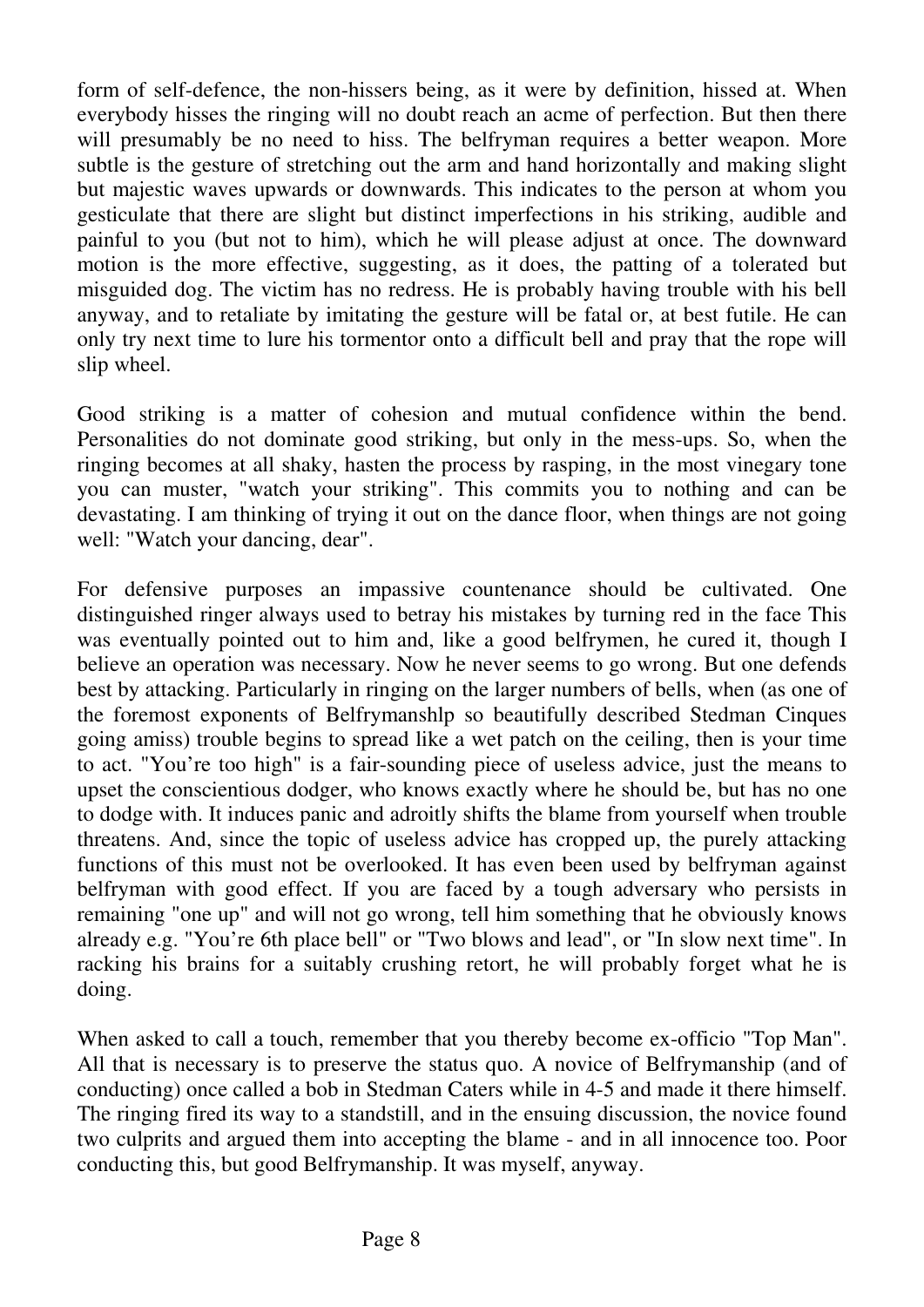Sometimes it does pay to show the white flag. This can bring enormous dividends. A sharp dispute between two members of a North Country Association over an unsuccessful touch of Double Norwich, that seemed likely to end, if not in blows, at any rate in refusal to ring together again, was once sweetly resolved by a lady member of the band, well versed in Belfrymanship, who confessed that it was all her fault. The response was electric. By the end of the evening one had asked her to stand in a peal, the other was taking her out to dinner.

One final hint on the practical aspect of Belfrymanship: close your eyes intently when dodging or assume the air of one whose attention encompasses place-making, dodging, leading and, in fact, all the bells work at once. This gives your dodging partners the humble feeling of being interviewed in an outer office on a matter of minor importance. They will then meekly accept the blame for any clashes.

Belfrymanship is not, one need hardly add, confined to the ringing chamber. In pubs and cafes and places where they talk, keep on top of the discussion There are some who, particularly if not feeling lively or energetic, employ the Super Plain Man approach: "I know that sort of thing is all very well, but just give me a good-going six-bell tower and some enthusiastic learners and I am quite content teaching them plain hunting". These tactics succeed only against feeble or exhausted opposition. Several replies are available, the following being reasonably terse: "You did say enthusiastic, didn't you? No, the belfryman should not fight shy of theoretical discussion. Learn up the technical terms. Import "Q Sets" into the conversation whenever a depth charge is called for. Casual mention of "In Course Singles," too, can often freeze a promising discussion among weaker brethren and leave you with the field free to air your own pet views. The use of "Grid Analysis" for this purpose is not recommended. You may be asked to enlarge upon it, and lucidity is not the most effective means of being impressive. You are trying to clear the stage, not to clear the discussion.

And now as letters to *The Ringing World* so incongruously conclude, good wishes to all. And may you go on making unnecessary enemies.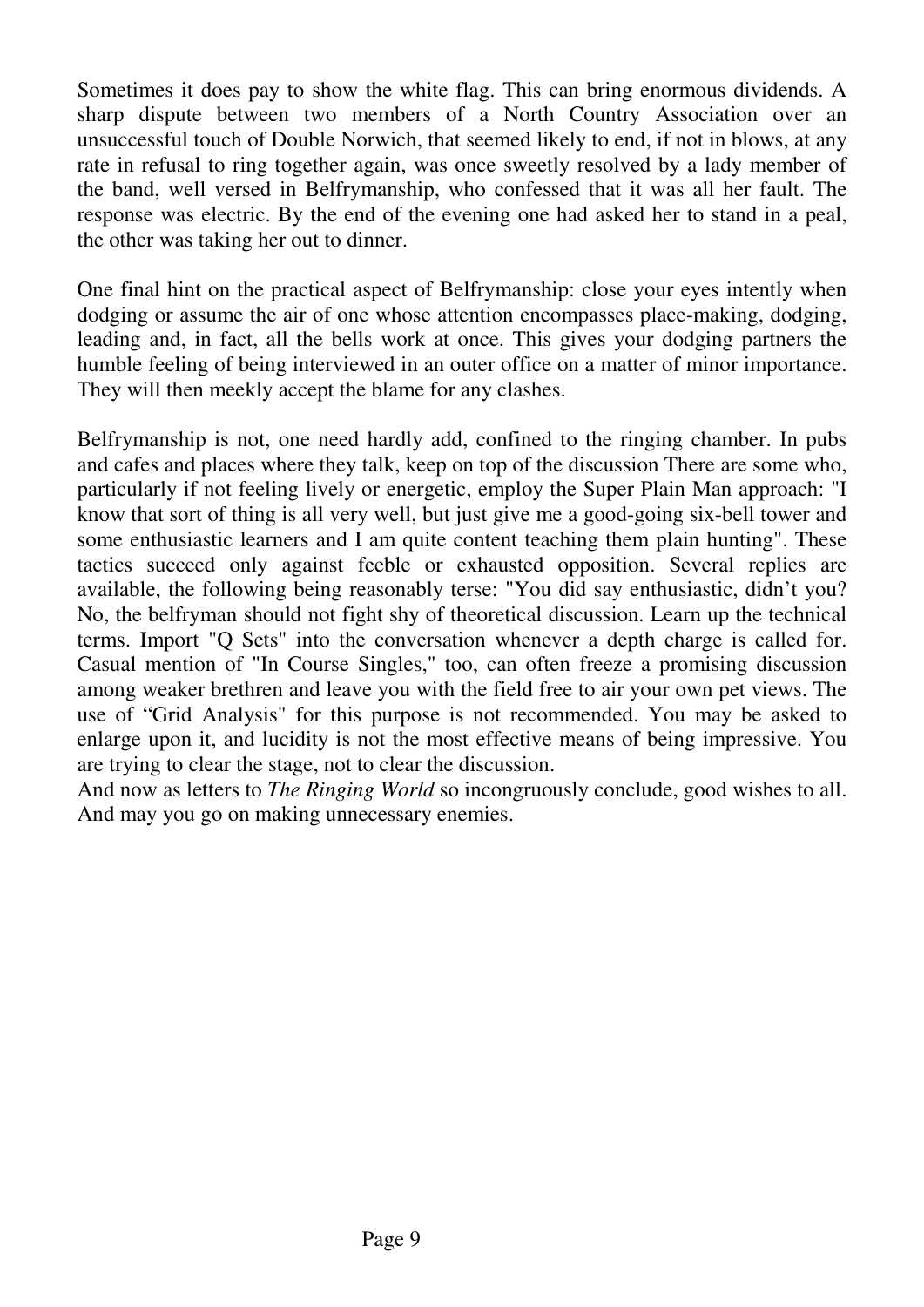#### **Residents' Review**

*Marika Pascovitch, the immediate past Master,writes:* 

2003 was a varied year for the OUS. Although attendance dropped off during Trinity Term, a pleasing number of freshers joined us in the New Year, and numbers at Mary Mag on Tuesdays have regularly been above 20. As in previous years, a quarter is rung before each MM practice and also before the fortnightly St Thomas practices. In Hilary Term we had Wednesday practices at St Cross, replaced by tied bell practice at Mary Mag during Michaelmas Term. Sunday morning ringing has been at St Thos, for a quarter, Mary Mag, St Ebbes (even weeks) and New College and SMV (odd weeks). 48 quarters have been rung this year (so far) in a variety of different methods and numbers. Congratulations to the many people who have rung methods for the first time: there have been many.

With St Lawrence's, Reading out of action for two terms now, it has been difficult to organise termly 12 bell practices. However, the OUS went to Amersham in Michaelmas Term and rang everything from rounds and call changes to Yorkshire Max.

Handbell practices have also been very popular, being held every Wednesday lunchtime and occasionally on Sunday evenings (when we can be bothered to get out of the pub…). Of the quarter peals scored, eight have been in hand, and we hope that some peals will follow.

Eight peals have been rung this year, with several firsts on higher numbers, in new methods and as conductor. All of the bands have included both residents and nonresidents and the OUS thanks the non-residents who have helped us to achieve these firsts.

Socially the OUS has enjoyed the traditional events of the Annual Dinner, the residents' joint outing with the CUG to St Albans, the tour based in Leeds, the summer outing to Bodicote, the Freshers' outing to Long Crendon, and the SUA weekend, which was based this year in Oxford. A mention should, perhaps, be made of the SUA as the OUS entered two teams for both the eight and the six bell competitions, with wins in both. Members of the OUS have also attended both the CUG and the UL Dinners. Termly cheese and wine parties along with the annual pancake party continue to be well supported, as is the drinking after practices.

To end I would like to wish Graham and the new committee all the best in the new year and hope that the OUS continues to grow both socially and in terms of aptitude.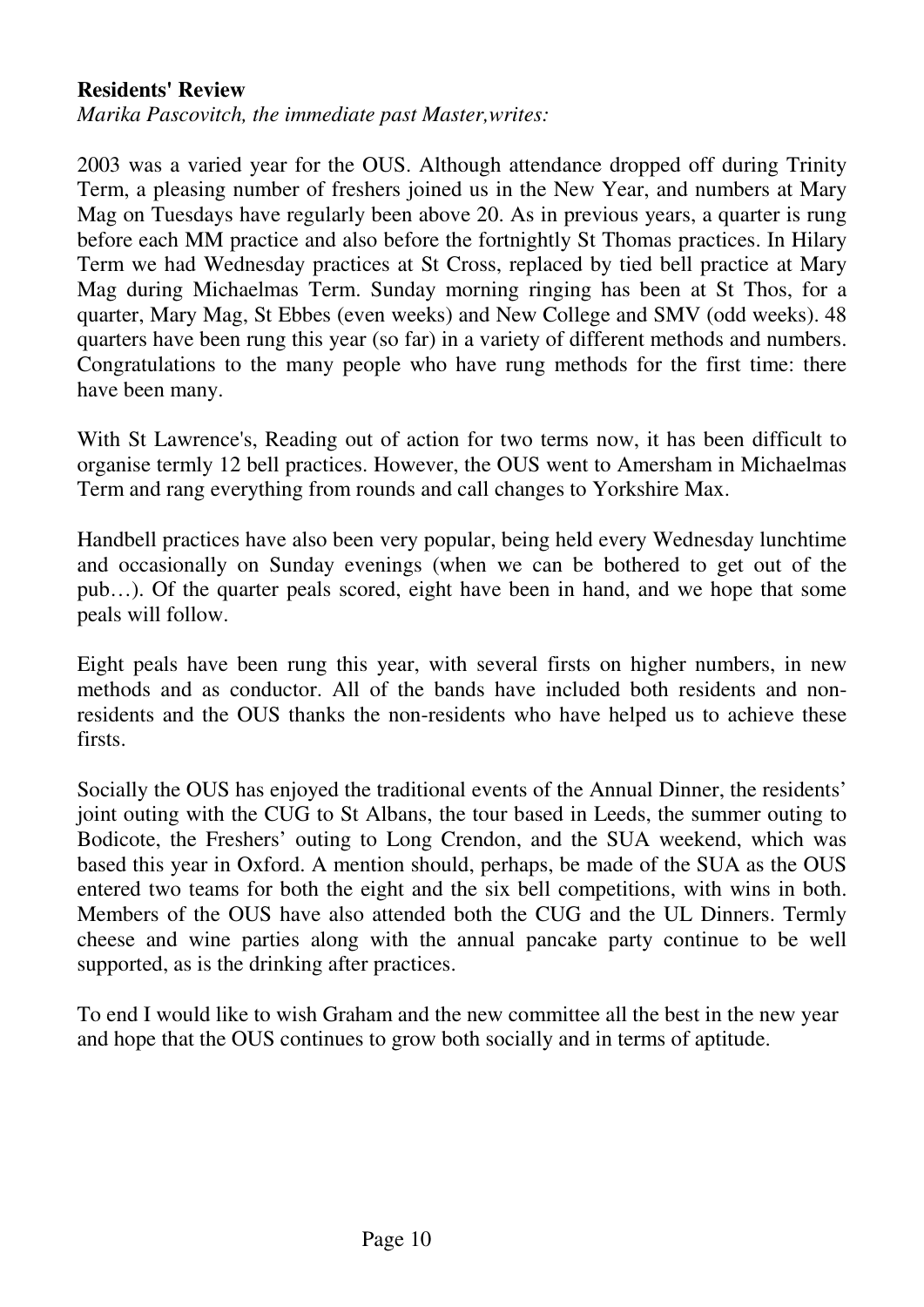# **OUS Peals**

Nine more peals have been rung since the last letter: Stedman Triples, Yorkshire SM (2), 16-spliced SM, 23-spliced SM, Stedman Caters, Cambridge S Royal, Bristol S Royal and 4-spliced S Royal. Paul Mounsey is now only short of David Brown's leading figure of 186 for the OUS, Peter Giles reached 100 a year ago, and Andrew Stubbs in now on 99.

Yet another benefit of the work at St Thos and Mary Mag is that residents can now easily arrange peals in methods where they could not raise an entirely resident band and previously had to go without.

# **The OUS Online**

We now have 130 newsletters going out electronically, and just 200 paper copies.

The website is very good: see http://www.users.ox.ac.uk/~ouscr for all current and recent details about the OUS.

Peals may be viewed, complete with statistics, at http://www.ouscr.org.uk/peals/.

There is a bulletin board - not a chatlist - which sends out essential messages and the newsletter. To join this list, contact ouscr-admin@bellringers.net. Joining this list will also help the Society by cutting down the number of paper newsletters.

The Gen. Secretary is available by email on pggiles(at)lineone.net or gilesp(at)bp.com or oldgrimes(at)hotmail.com.